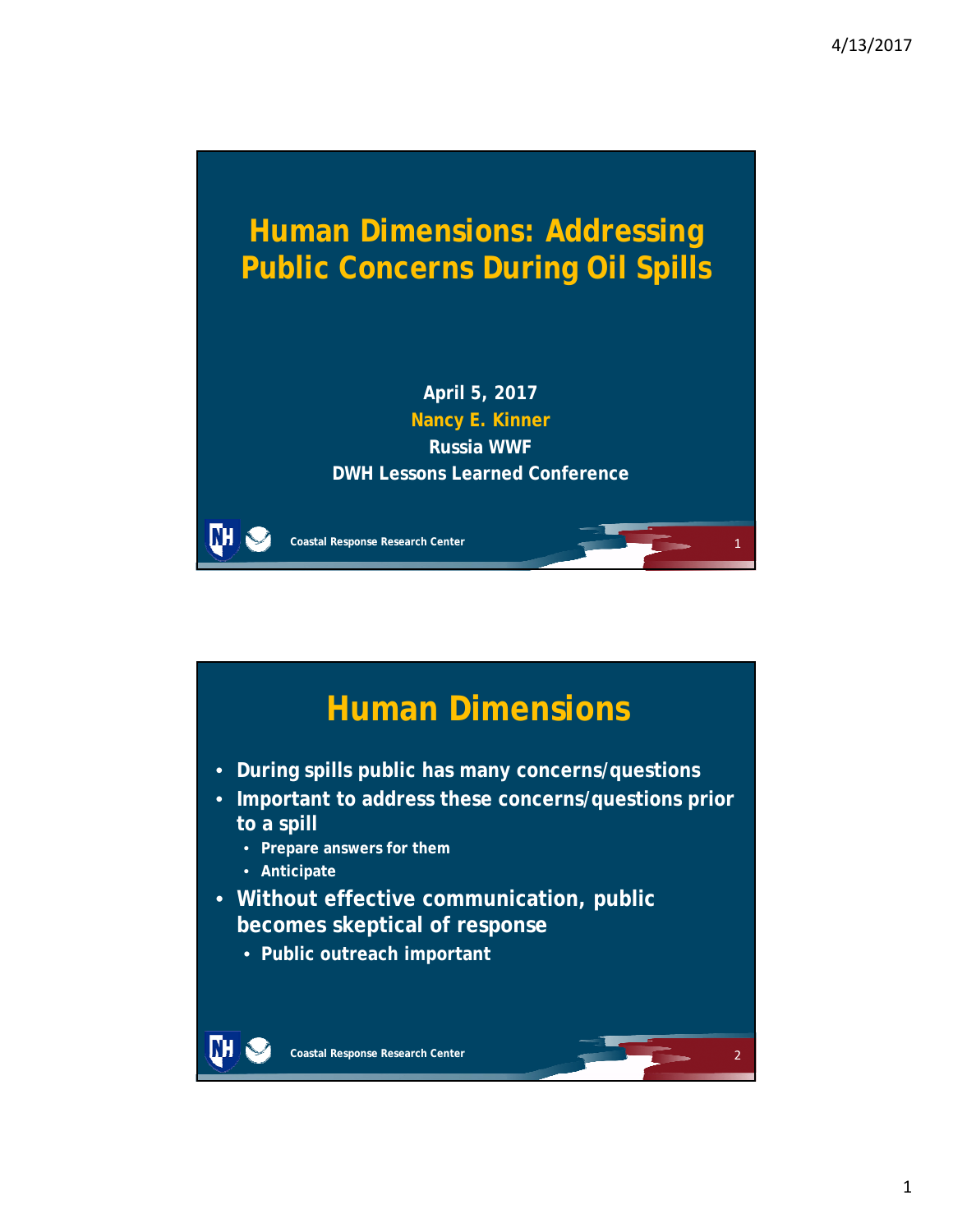

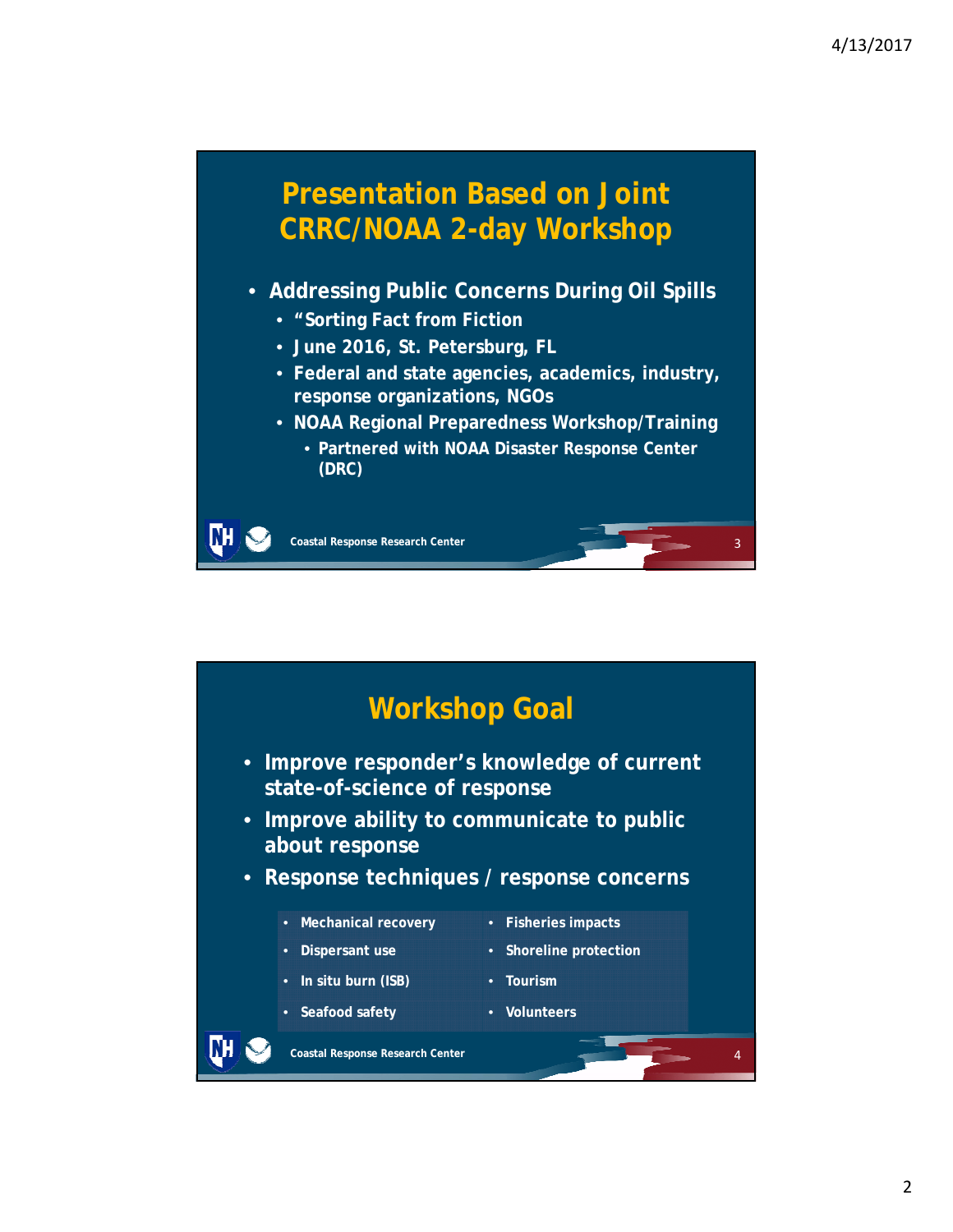

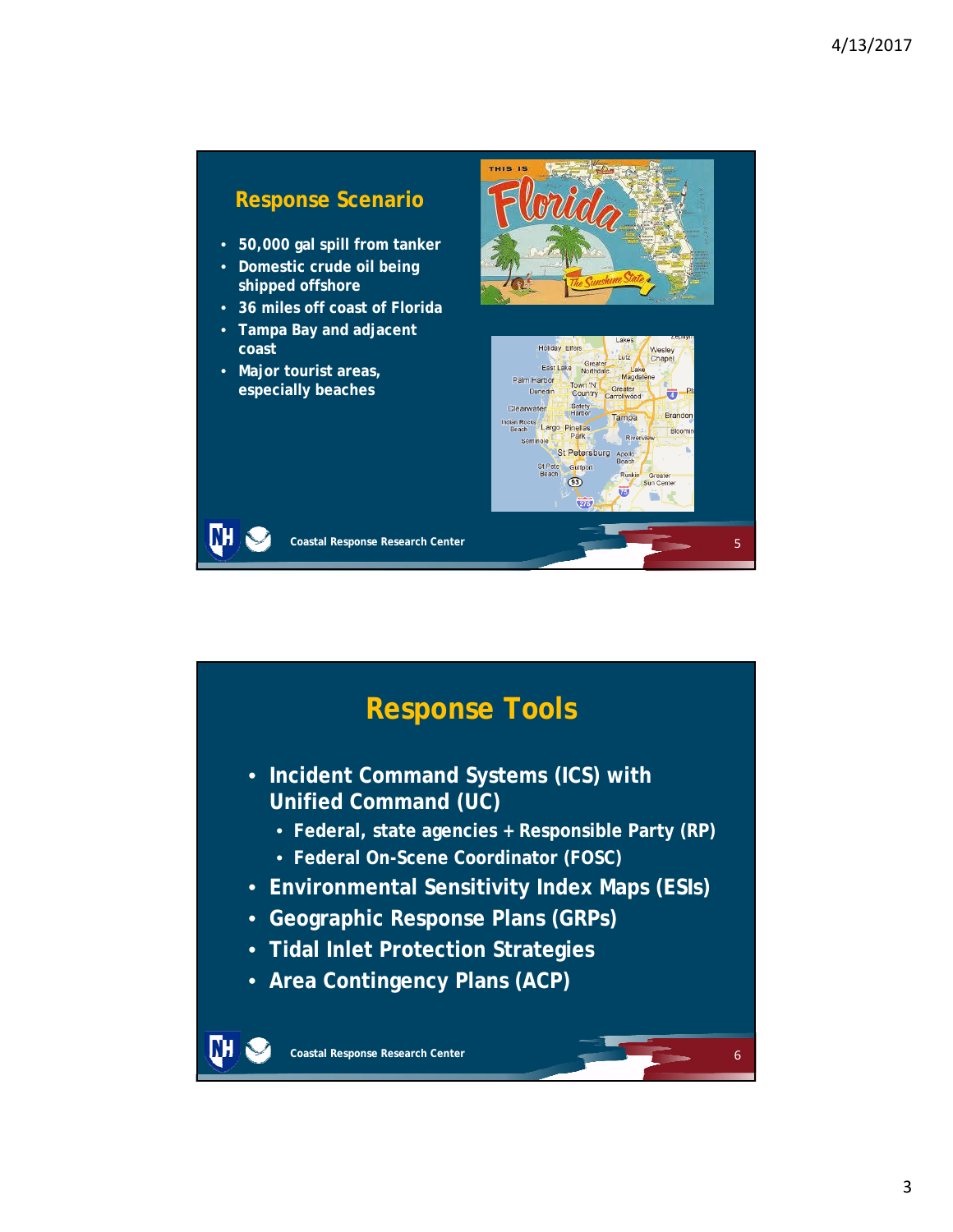

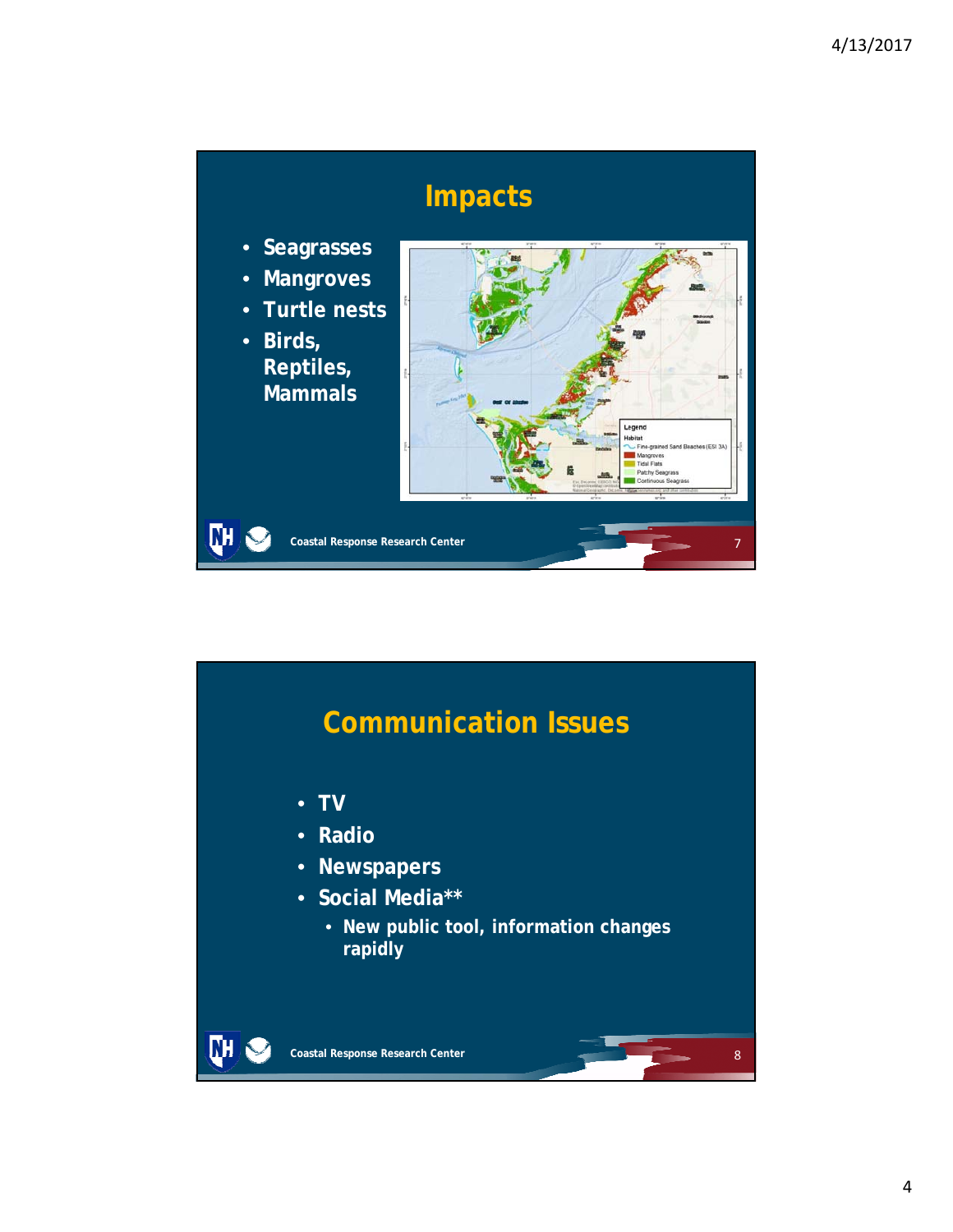## **Responders Questions for Response Decisions**

- **What spilled? How it changes over time?**
- **Where is it going? (Trajectory)**
- **What is at risk? (Environmental Resources)**
- **What are the potential impacts to these resources?**
- **How to mitigate the potential impact?**
	- **Do No More Harm Than Good**

**Coastal Response Research Center**

m

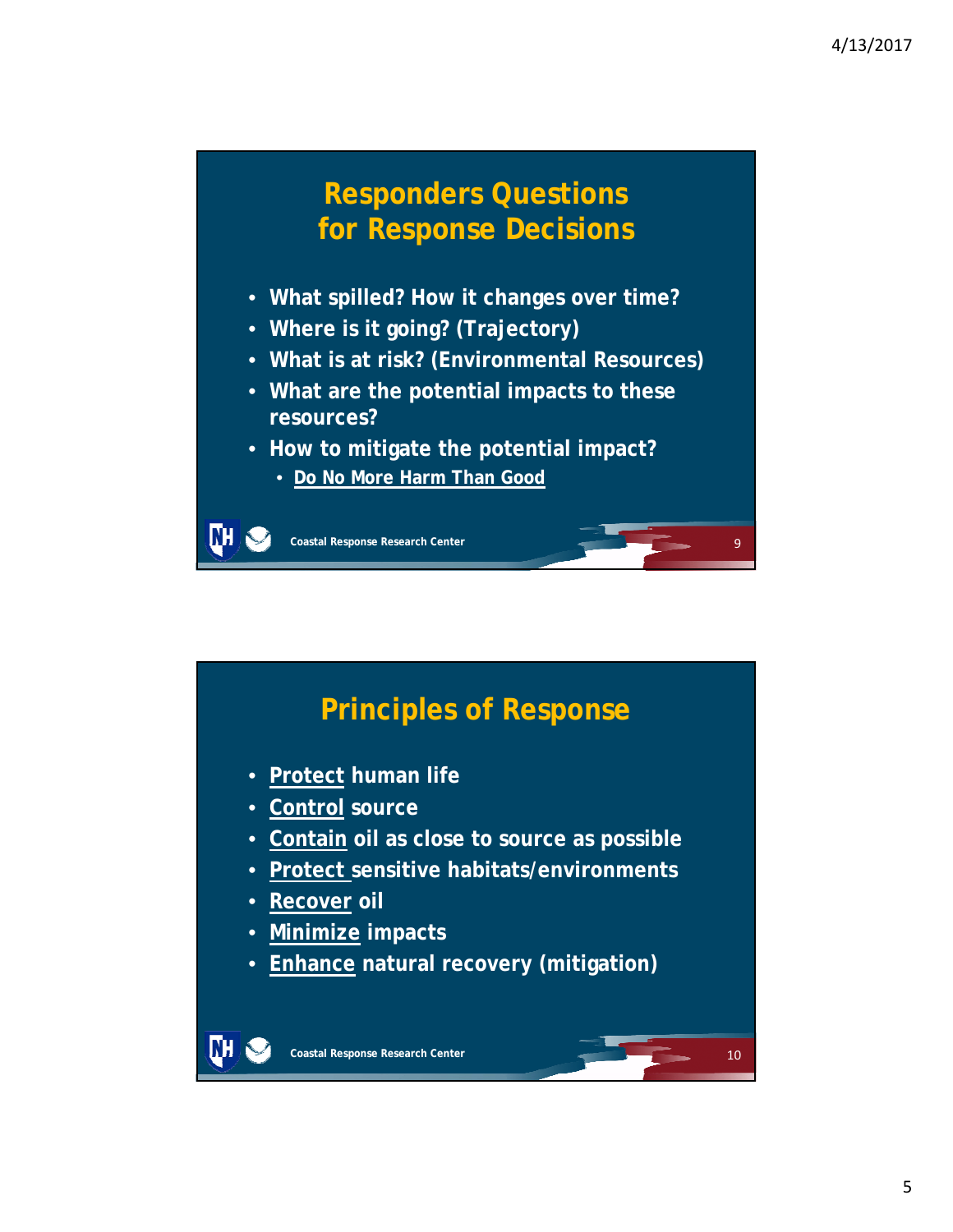# **Potential Concerns During Spill**

- **Focus areas: dispersant use, seafood safety, fisheries impacts, public health, tourism**
- **Understand public concerns**
- **What is known, uncertain and what are disagreements about each concern?**
- **How to effectively communicate to address public needs**
- **Understand state-of-science of risk communication**

**Coastal Response Research Center**

DН

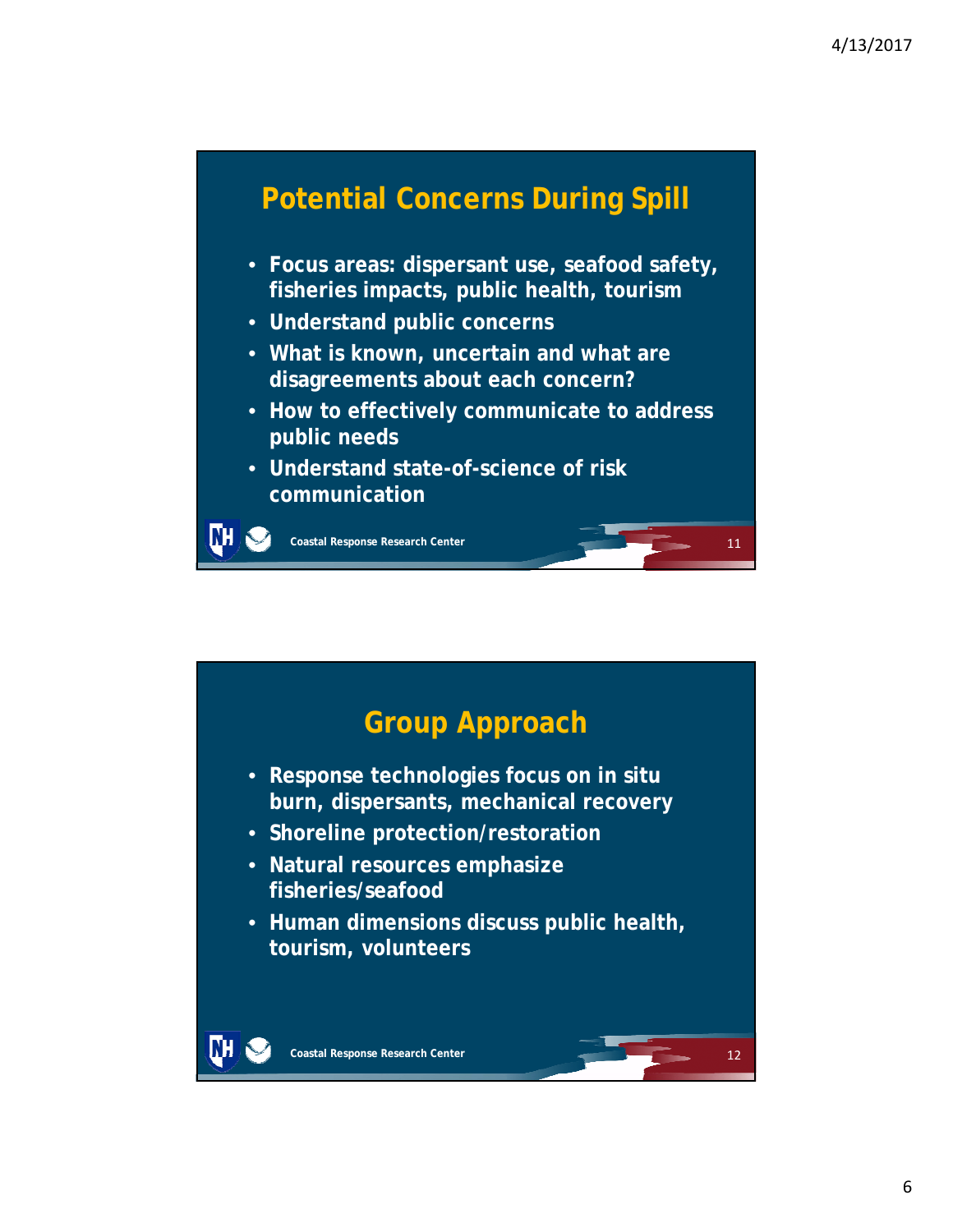14

# **Questions / Answers**

- **Workshop report contains 100+ questions public could ask and the answers to these**
- **Summary of questions with similar themes**
	- **Independent of oil spill location**
- **Questions provide excellent training material**
- **Questions can serve as basis of public information packets**

**Coastal Response Research Center**

# **Key Questions**

#### **Response Basics:**

DН

- **Who is in charge of cleanup?**
- **How are decisions made?**
- **What laws govern the response?**
- **Where can I get timely, reliable, and trustworthy information about the spill and cleanup?**
	- **What spilled? When? Where? How? Who?**
	- **Where will the oil go? How will it change?**
- **Is there an explanation of special oil spill words/terms (e.g., oil types, light vs. heavy crude)**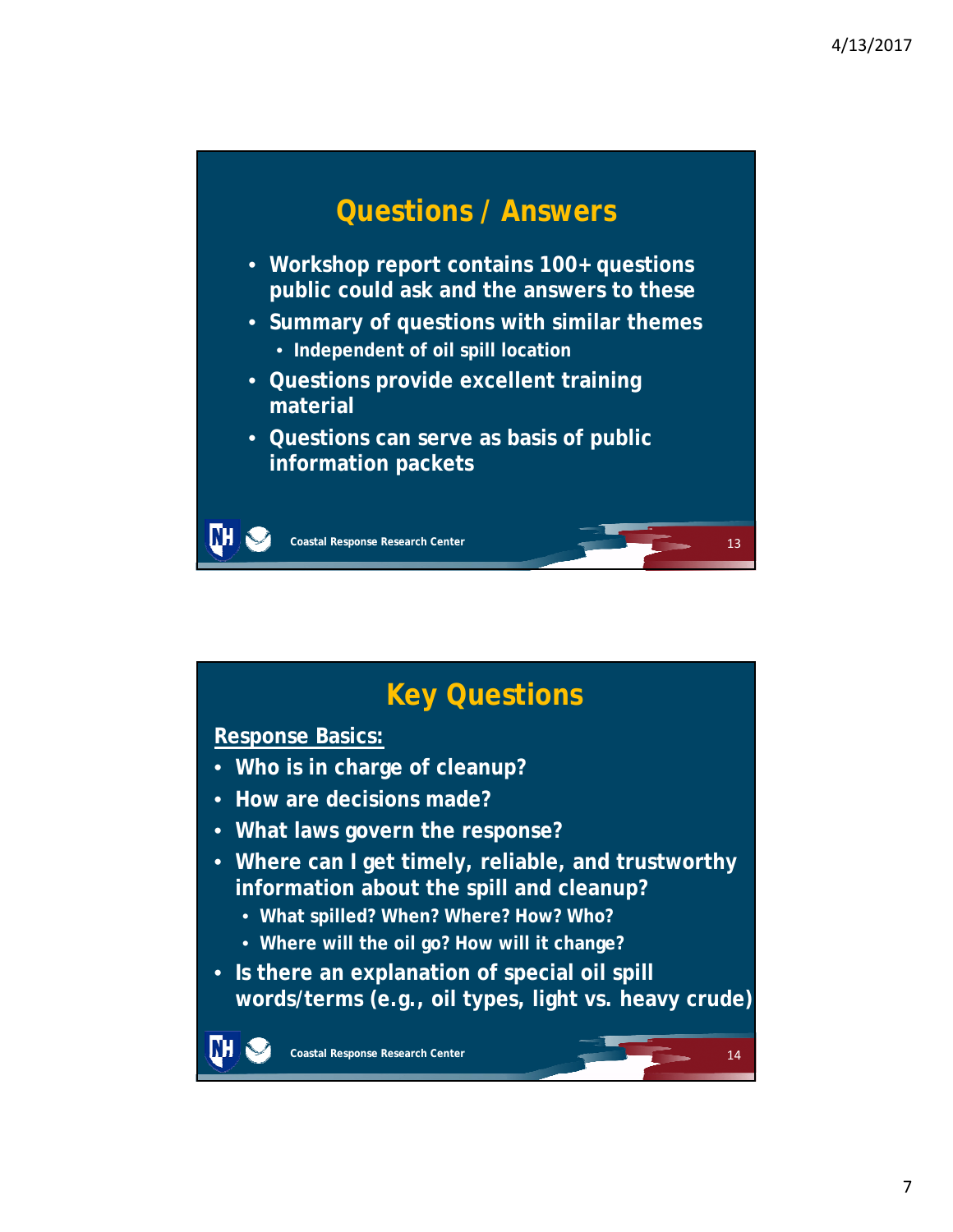

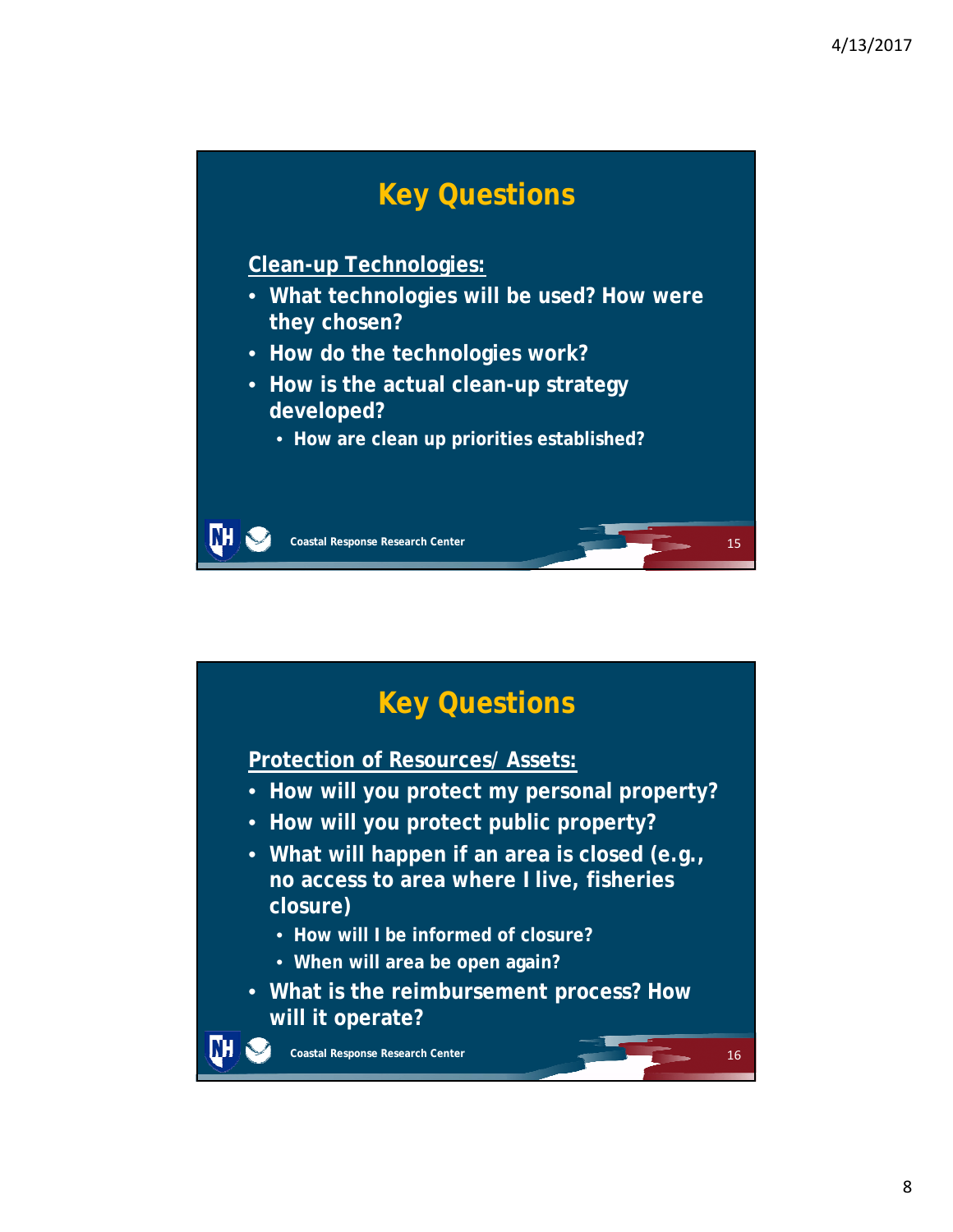# **Key Questions**

**Protection of Resources/Assets (continued):**

- **How will you protect natural resources?**
	- **What natural resources are at risk?**
- **How will spill effect commercial fishing?**
- **How will spill affect recreational fishing and other recreational activities (e.g., swimming, sailing)**
- **How will the spill affect tourism?**
	- **Can tourism be maintained during & after spill?**

**Coastal Response Research Center**

ĽН

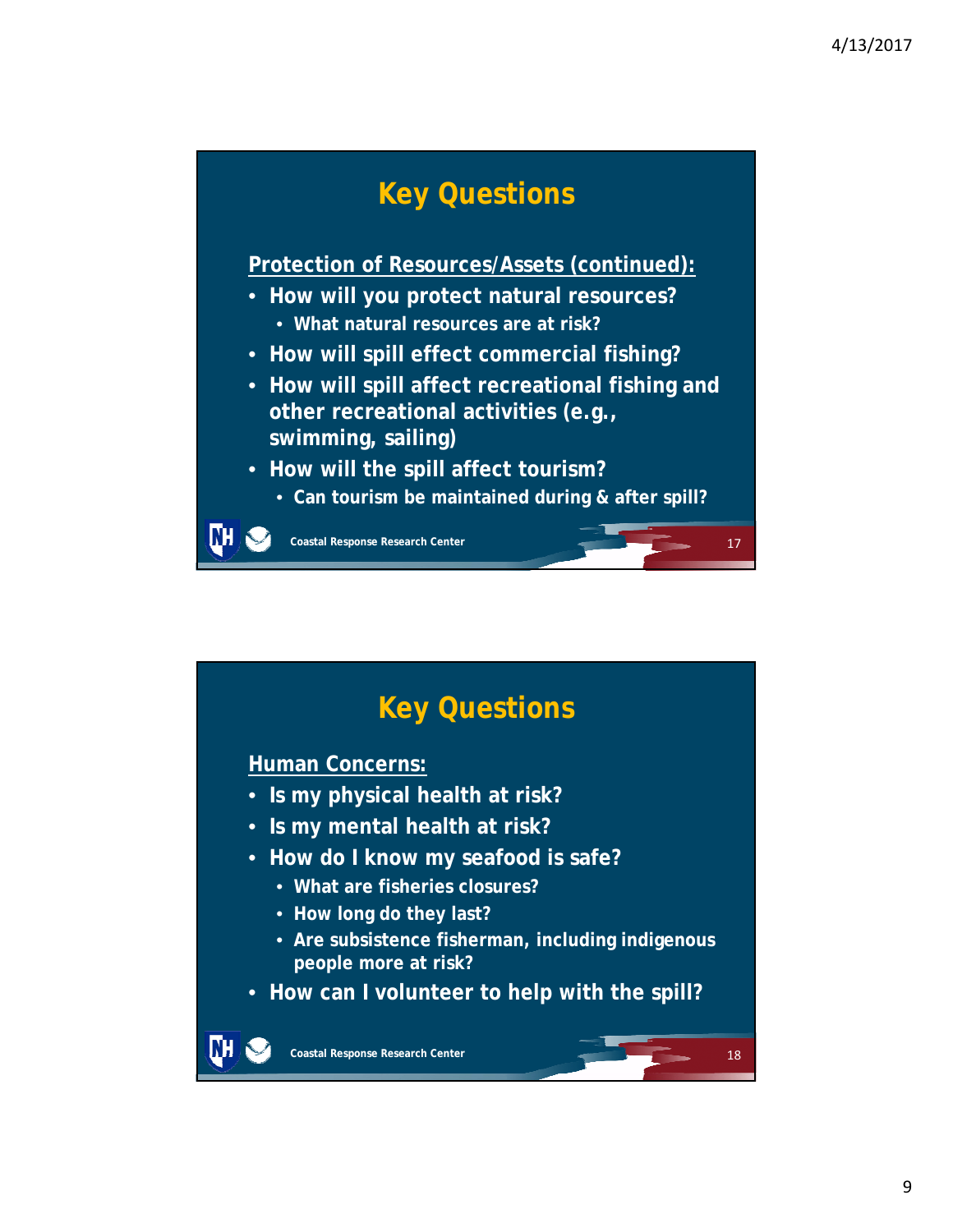